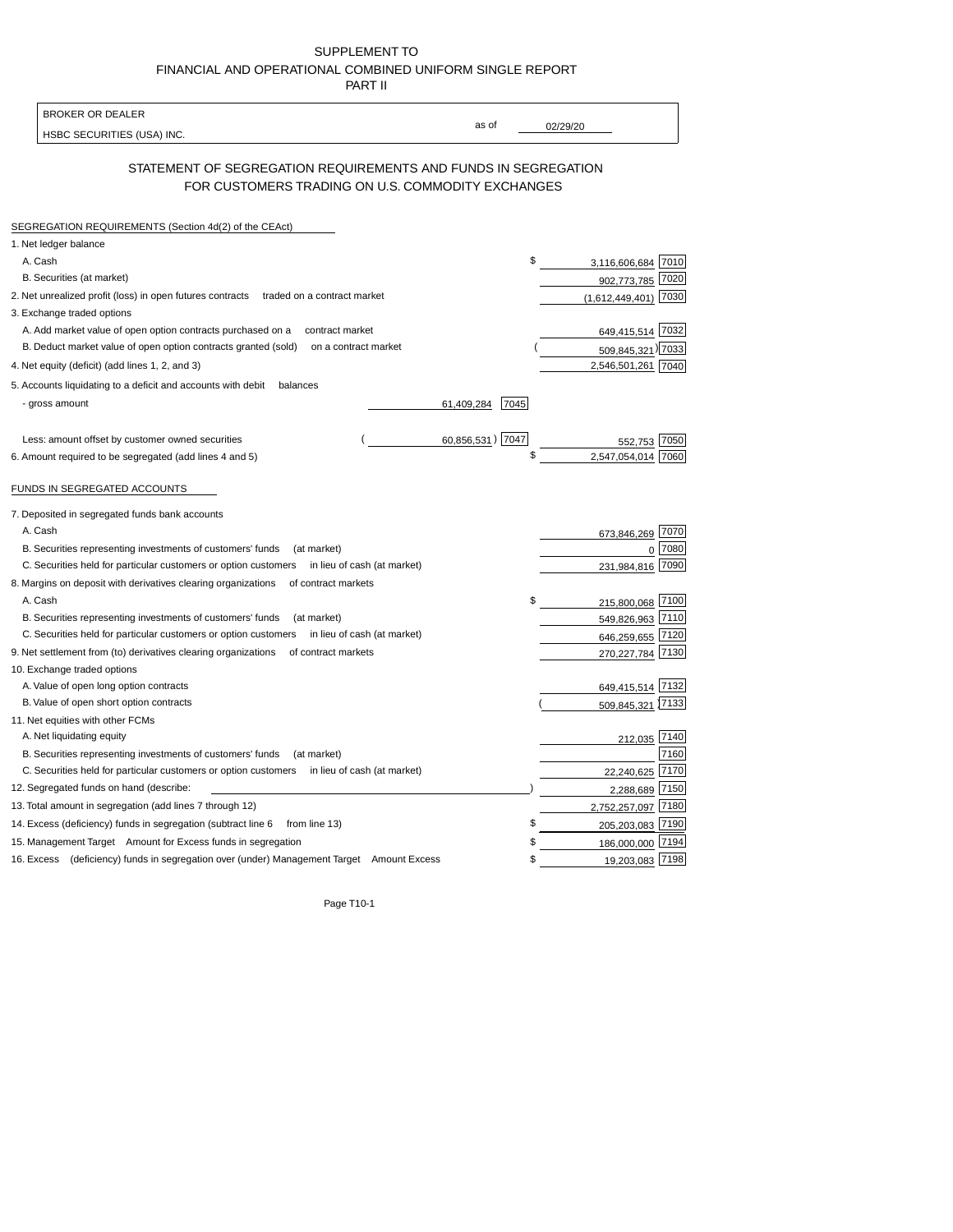| SUPPLEMENT TO                                            |
|----------------------------------------------------------|
| FINANCIAL AND OPERATIONAL COMBINED UNIFORM SINGLE REPORT |
| -----                                                    |

|                                                                                      | PART II                                                                                                  |
|--------------------------------------------------------------------------------------|----------------------------------------------------------------------------------------------------------|
| <b>BROKER OR DEALER</b><br>HSBC SECURITIES (USA) INC.                                | as of<br>02/29/20                                                                                        |
|                                                                                      | STATEMENT OF SEGREGATION REQUIREMENTS AND FUNDS IN SEGREGATION<br>FOR CUSTOMERS' DEALER OPTIONS ACCOUNTS |
| 1. Amount required to be segregated in accordance<br>with Commission regulation 32.6 | \$<br>7200                                                                                               |
| 2. Funds in segregated accounts                                                      |                                                                                                          |
| A. Cash                                                                              | 7210<br>\$                                                                                               |
| B. Securities (at market)<br>C. Total                                                | 7220<br>7230                                                                                             |
| 3. Excess (deficiency) funds in segregation                                          |                                                                                                          |
| (subtract line 2.C from line 1)                                                      | 7240                                                                                                     |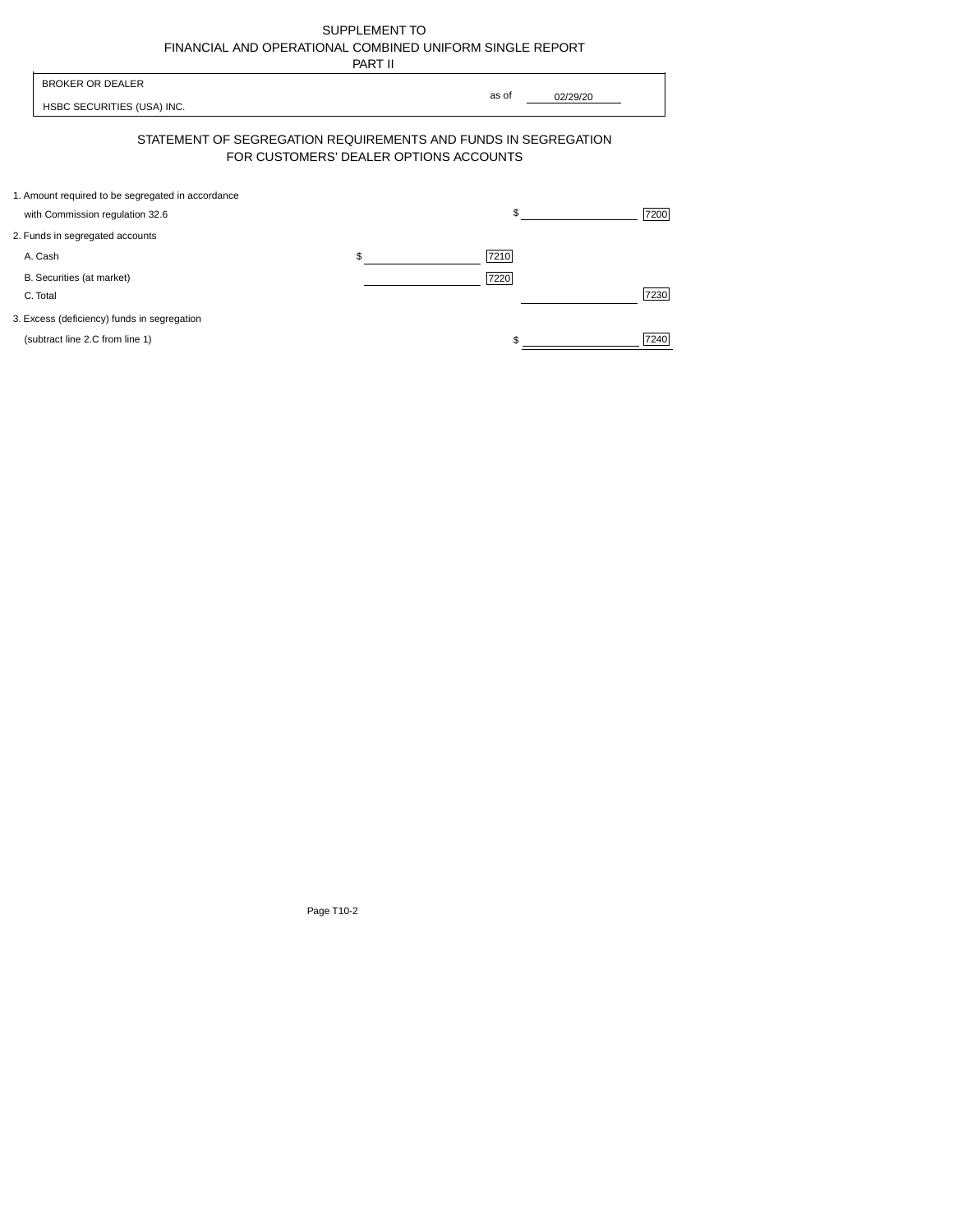SUPPLEMENT TO FINANCIALAND OPERATIONAL COMBINED UNIFORM SINGLE REPORT PART II

| 1 AB 11 |
|---------|
|         |

| <b>BROKER OR DEALER</b>    |       |          |
|----------------------------|-------|----------|
|                            | as of | 02/29/20 |
| HSBC SECURITIES (USA) INC. |       |          |

## STATEMENT OF SECURED AMOUNTS AND FUNDS HELD IN SEPARATE ACCOUNTS PURSUANT TO COMMISSION REGULATION 30.7

## FOREIGN FUTURES AND FOREIGN OPTIONS SECURED AMOUNTS

| Amount required to be set aside pursuant to law, rule or requiation of a foreign government       |                                   |      |                |      |
|---------------------------------------------------------------------------------------------------|-----------------------------------|------|----------------|------|
| or a rule of a self-regulatory organization authorized<br>thereunder                              |                                   | \$   |                | 7305 |
| 1. Net ledger balance - Foreign Futures and Foreign Option Trading - All Customers                |                                   |      |                |      |
| A. Cash                                                                                           |                                   | \$.  | 133,527,444    | 7315 |
| <b>B.</b> Securities<br>(at market)                                                               |                                   |      | 12,696,038     | 7317 |
| 2. Net unrealized profit (loss) in open futures contracts traded on a foreign                     | board of trade                    |      | (19, 923, 957) | 7325 |
| 3. Exchange traded options                                                                        |                                   |      |                |      |
| A. Market value of open option contracts purchased on a foreign board of trade                    |                                   |      | O              | 7335 |
| B. Market value of open contracts granted (sold) on a foreign board of trade                      |                                   |      |                | 7337 |
| 4. Net equity (deficit) (add lines 1.2. and 3.)                                                   |                                   | \$   | 126,299,525    | 7345 |
| 5. Accounts liquidating to a deficit and accounts with                                            |                                   |      |                |      |
| debit balances - gross<br>amount                                                                  | 1,616,177                         | 7351 |                |      |
| Less: amount offset by customer owned securities                                                  | 1,591,048) 7352                   |      | 25.129         | 7354 |
| 6. Amount required to be set aside as the secured amount - Net Liquidating                        | Equity Method (add lines 4 and 5) | \$   | 126,324,654    | 7355 |
| 7. Greater of amount required to be set aside pursuant to foreign jurisdiction (above) or line 6. |                                   | \$   | 126,324,654    | 7360 |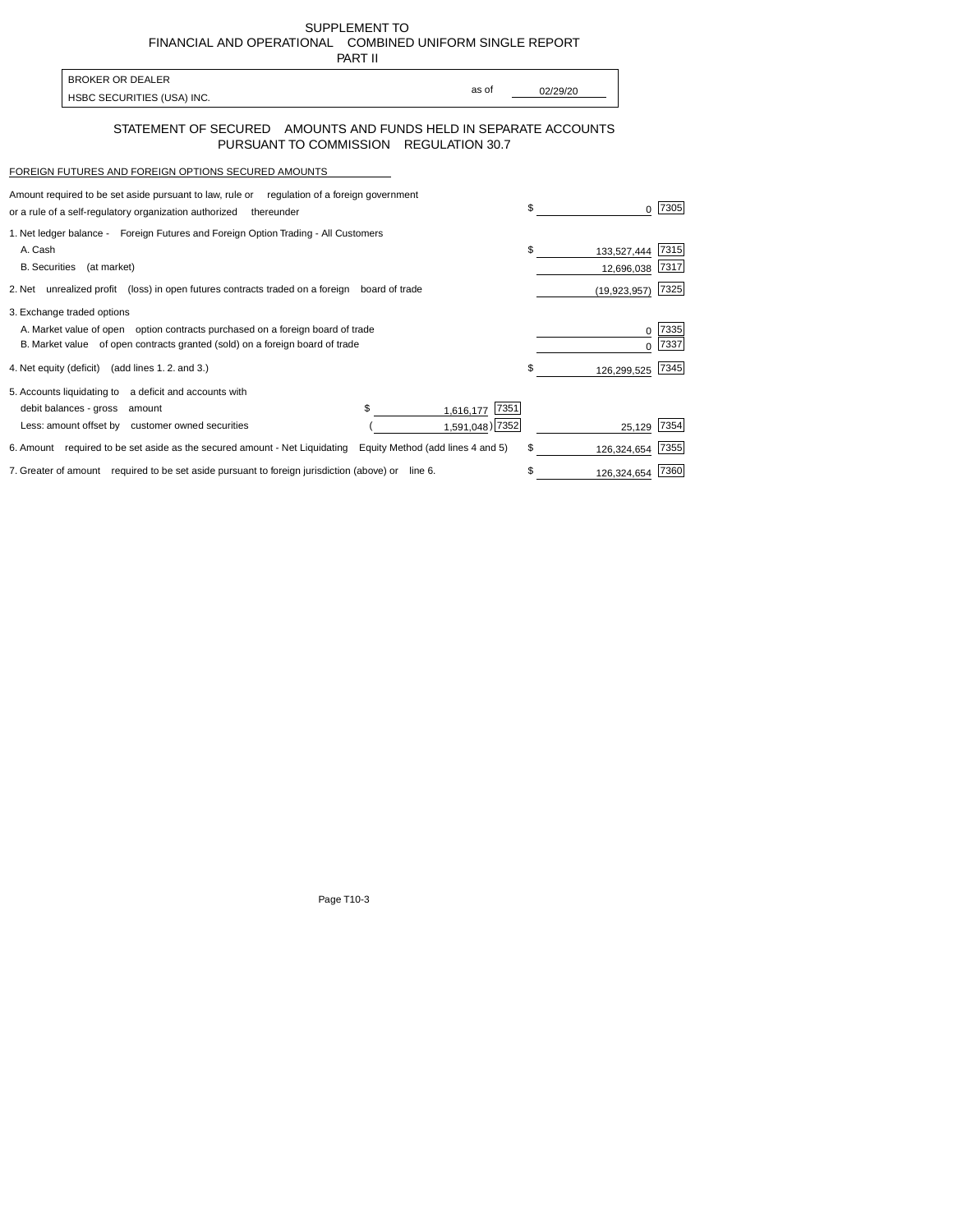SUPPLEMENT TO FINANCIALAND OPERATIONALCOMBINED UNIFORM SINGLE REPORT

PART II

| <b>BROKER OR DEALER</b>                                                                                  |                        |                   |                  |
|----------------------------------------------------------------------------------------------------------|------------------------|-------------------|------------------|
| HSBC SECURITIES (USA) INC.                                                                               |                        | as of<br>02/29/20 |                  |
| STATEMENT OF SECURED AMOUNTS AND FUNDS HELD IN SEPARATE<br>PURSUANT TO COMMISSION REGULATION 30.7        |                        | <b>ACCOUNTS</b>   |                  |
| FUNDS DEPOSITED IN SEPARATE REGULATION 30.7 ACCOUNTS                                                     |                        |                   |                  |
| 1. Cash in banks                                                                                         |                        |                   |                  |
| A. Banks located in the United States                                                                    | \$<br>30,389,106 7500  |                   |                  |
| B. Other banks qualified under Regulation 30.7                                                           |                        |                   |                  |
| 7510<br>Name(s):<br><b>HARRIS TRUST</b>                                                                  |                        | $0$ 7520 \$       | 30,389,106 7530  |
| 2. Securities                                                                                            |                        |                   |                  |
| A. In safekeeping with banks located in the United States                                                | \$<br>27,709,705 7540  |                   |                  |
| B. In safekeeping with other banks qualified under Regulation<br>30.7                                    |                        |                   |                  |
| 7550<br>Name(s):<br><b>HARRIS TRUST</b>                                                                  |                        | $0$ 7560          | 27,709,705 7570  |
| 3. Equities with registered futures commission merchants                                                 |                        |                   |                  |
| A. Cash                                                                                                  | \$                     | 0 7580            |                  |
| <b>B.</b> Securities                                                                                     |                        | 0 7590            |                  |
| C. Unrealized gain (loss) on open futures contracts                                                      |                        | 0 7600            |                  |
| D. Value of long option contracts                                                                        |                        | $0$ 7610          |                  |
| E. Value of short option contracts                                                                       |                        | $0)$ 7615         | 0 7620           |
| 4. Amounts held by clearing organizations of foreign boards of<br>trade                                  |                        |                   |                  |
| Name(s):<br>7630                                                                                         | \$                     |                   |                  |
| A. Cash<br><b>B.</b> Securities                                                                          |                        | 7640<br>7650      |                  |
|                                                                                                          |                        | 7660              |                  |
| C. Amount due to (from) clearing organizations - daily<br>variation<br>D. Value of long option contracts |                        | 7670              |                  |
| E. Value of short option contracts                                                                       |                        | ) 7675            | 7680             |
| 5. Amounts held by members of foreign boards of trade                                                    |                        |                   |                  |
| 7690<br>Name(s):                                                                                         |                        |                   |                  |
| A. Cash                                                                                                  | \$<br>127,828,242 7700 |                   |                  |
| <b>B.</b> Securities                                                                                     |                        | 0 7710            |                  |
| C. Unrealized gain (loss) on open futures contracts                                                      | (19, 934, 537)         | 7720              |                  |
| D. Value of long option contracts                                                                        |                        | 0 7730            |                  |
| E. Value of short option contracts                                                                       |                        | $_0)$ 7735        | 107,893,705 7740 |
| 6. Amounts with other depositories designated by a foreign<br>board of trade<br>7750<br>Name(s):         |                        |                   | 0 7760           |
| 7. Segregated funds on hand (describe:                                                                   |                        |                   | 07765            |
| 8. Total funds in separate section 30.7 accounts                                                         |                        | \$                | 165,992,516 7770 |
| 9. Excess (deficiency) set Aside Funds for Secured Amount (subtract Line 7 Secured                       |                        |                   |                  |
| Statement page T10-3 from Line 8)                                                                        |                        | \$                | 39,667,862 7380  |
| 10. Management Target Amount for Excess funds in separate section 30.7 accounts                          |                        | \$                | 25,000,000 7780  |
| 11. Excess (deficiency) funds in separate 30.7 accounts over (under) Management Target                   |                        | \$                | 14,667,862 7785  |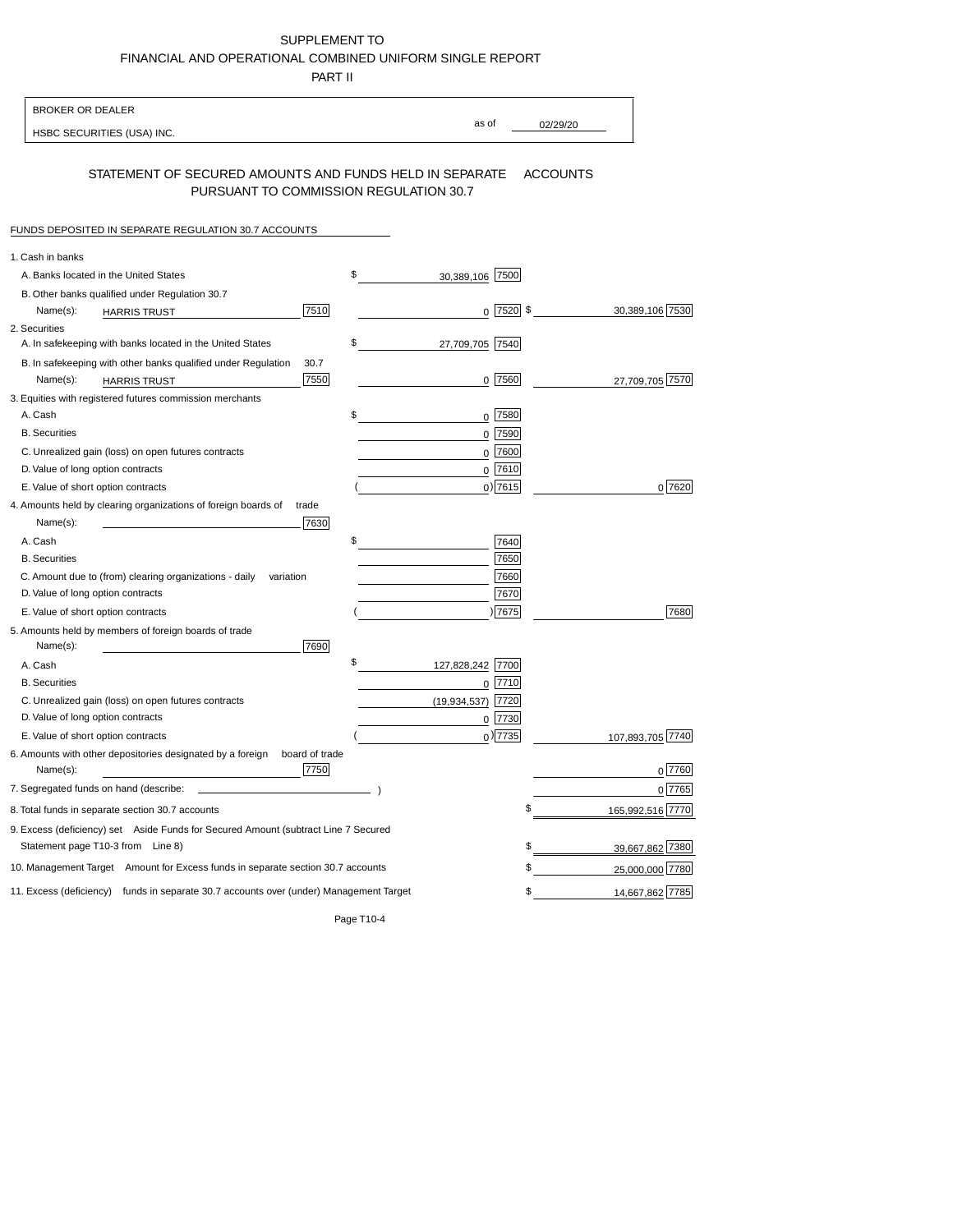SUPPLEMENT TO FINANCIALAND OPERATIONAL COMBINED UNIFORM SINGLE REPORT

| PART II                                                                                                                              |          |                        |            |
|--------------------------------------------------------------------------------------------------------------------------------------|----------|------------------------|------------|
| <b>BROKER OR DEALER</b><br>as of                                                                                                     |          |                        |            |
| HSBC SECURITIES (USA) INC.                                                                                                           | 02/29/20 |                        |            |
| STATEMENT OF CLEARED  SWAPS CUSTOMER SEGREGATION REQUIREMENTS AND<br>FUNDS IN CLEARED SWAPS CUSTOMER ACCOUNTS UNDER 4D(F) OF THE CEA |          |                        |            |
| <b>Cleared Swaps Customer Requirements</b>                                                                                           |          |                        |            |
| 1. Net ledger balance                                                                                                                |          |                        |            |
| A. Cash                                                                                                                              | \$       | 954,207,754 8500       |            |
| B. Securities (at market)                                                                                                            |          | 513,044,253 8510       |            |
| 2. Net unrealized profit (loss) in open cleared swaps                                                                                |          | $(543,858,341)$ 8520   |            |
| 3. Cleared swaps options                                                                                                             |          |                        |            |
| A. Market value of open cleared swaps option contracts purchased                                                                     |          |                        | 0 8530     |
| B. Market value of open cleared swaps option contracts granted (sold)                                                                |          |                        | 0 8540     |
| 4. Net equity (deficit) (add lines 1, 2, and 3)                                                                                      | \$       | 923,393,666 8550       |            |
| 5. Accounts liquidating to a deficit and accounts with                                                                               |          |                        |            |
| 54,048,394 8560<br>debit balances - gross amount<br>\$                                                                               |          |                        |            |
| 54,021,051) 8570<br>Less: amount offset by customer owned securities                                                                 |          | 27,343 8580            |            |
| 6. Amount required to be segregated for cleared swaps customers (add lines 4 and 5)                                                  | \$       | 923,421,009            | 8590       |
| Funds in Cleared Swaps Customer Segregated Accounts                                                                                  |          |                        |            |
| 7. Deposited in cleared swaps customer segregated accounts at banks                                                                  |          |                        |            |
| A. Cash                                                                                                                              | \$       | 23,493,923 8600        |            |
| B. Securities representing investments of cleared swaps customers' funds (at market)                                                 |          |                        | 0 8610     |
| C. Securities held for particular cleared swaps customers in lieu of cash (at market)                                                |          | 22,050,803 8620        |            |
| 8. Margins on deposit with derivatives clearing organizations in cleared swaps customer segregated accounts                          |          |                        |            |
| A. Cash                                                                                                                              |          | 101,279,036 8630       |            |
| B. Securities representing investments of cleared swaps customers' funds (at market)                                                 |          | 627,082,168 8640       |            |
| C. Securities held for particular cleared swaps customers in lieu of cash (at market)                                                |          | 490,993,450 8650       |            |
| 9. Net settlement from (to) derivatives clearing organizations                                                                       |          | $(131, 116, 404)$ 8660 |            |
| 10. Cleared swaps options                                                                                                            |          |                        |            |
| A. Value of open cleared swaps long option contracts                                                                                 |          |                        | 0 8670     |
| B. Value of open cleared swaps short option contracts                                                                                |          |                        | 0 8680     |
| 11. Net equities with other FCMs                                                                                                     |          |                        |            |
| A. Net liquidating equity                                                                                                            |          |                        | 0 8690     |
| B. Securities representing investments of cleared swaps customers' funds (at market)                                                 |          |                        | $0^{8700}$ |
| C. Securities held for particular cleared swaps customers in lieu of cash (at market)                                                |          |                        | 0 8710     |
| 12. Cleared swaps customer funds on hand (describe:                                                                                  |          |                        | 0 8715     |
| 13. Total amount in cleared swaps customer segregation (add lines 7 through 12)                                                      | \$       | 1,133,782,976 8720     |            |
| 14. Excess (deficiency) funds in cleared swaps customer segregation (subtract line 6 from line 13)                                   | \$       | 210,361,967 8730       |            |
| 15. Management Target Amount for Excess funds in cleared swaps segregated accounts                                                   | \$       | 177,000,000 8760       |            |
| 16. Excess<br>(deficiency) funds in cleared swaps customer segregated accounts over                                                  |          |                        |            |
| <b>Management Target Excess</b><br>(under)                                                                                           | \$       | 33,361,967 8770        |            |
|                                                                                                                                      |          |                        |            |